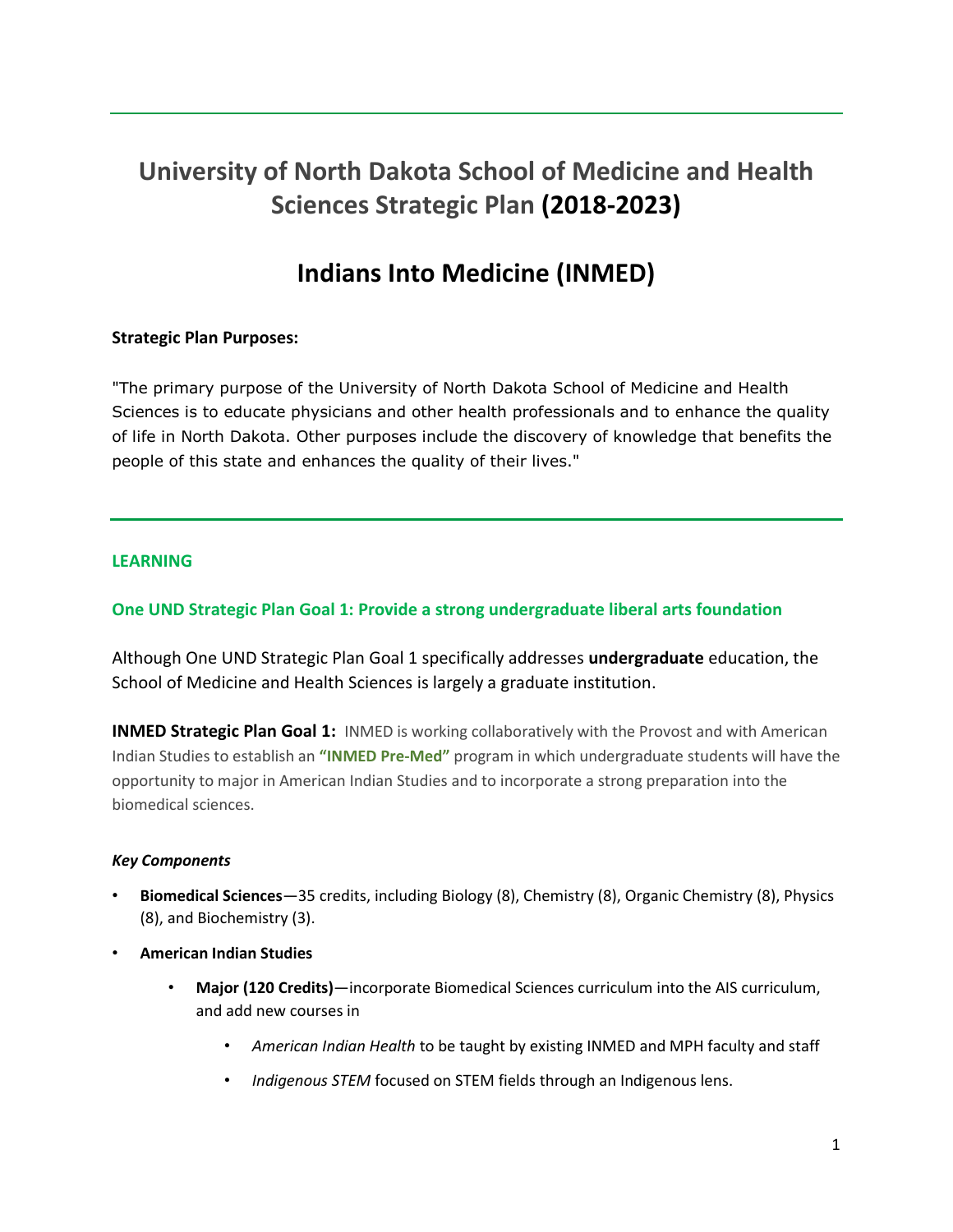- **MCAT Prep / GRE Prep**—To improve preparation for medical school or other health sciences, beginning in the freshman year, students will participate in bi-weekly sessions that will take place at the American Indian Student Services Center (AISSC) at UND. These sessions will focus on test-taking skills and strategies as well as:
	- **MCAT**—basic sciences, including biochemistry and physiology, as well as verbal reasoning and writing.
	- **GRE**—verbal and quantitative skills and writing.
- **Advising & Tutoring**—Students will be provided appropriate advising from pre-health professions advisors as well as INMED faculty and staff throughout the curriculum. Tutoring in the biomedical sciences and in writing skills will be provided through the AISSC. INMED will place a rotating staff member at the AISSC on a daily basis to ensure connection and integration of efforts between the SMHS/INMED and the main campus.

#### **INMED Strategic Plan Goal 1: processes, responsibilities, outcome measures, and timelines:**

- Year 1: The interdisciplinary curriculum for the INMED Pre-Med will be finalized in collaboration with American Indian Studies (AIS) and with the Provost's office. Two faculty members in AIS will be hired in year 1, and students will be recruited into the new curriculum for fall 2020.
- Year 2: Assessment data will be collected including numbers of students enrolled and qualitative data regarding student and faculty satisfaction with curriculum instruction, and programming.
- Year 3: Assessment data will be analyzed and reported. Curriculum improvements will be designed, if necessary, on the basis of assessment results.
- Year 4: Curriculum improvements will be implemented and assessed. Ongoing data collection will include student performance (GPA, MCAT, GRE scores) as well as acceptance and matriculation into medicine and health sciences programs.
- Year 5: Assessment results based on curricular improvements will be analyzed and reported to the Director of AIS, Provost, SMHS FAC and the Dean.

#### **LEARNING**

## **One UND Strategic Plan Goal 2: Increase undergraduate, graduate, and professional graduation rates**

**INMED Strategic Plan Goal 2: INMED will expand current systems of student support to ensure continued high graduation rates and improve student satisfaction with the overall quality of their education.**

**INMED Strategic Plan Goal 2 processes, responsibilities, outcome measures, and timelines:**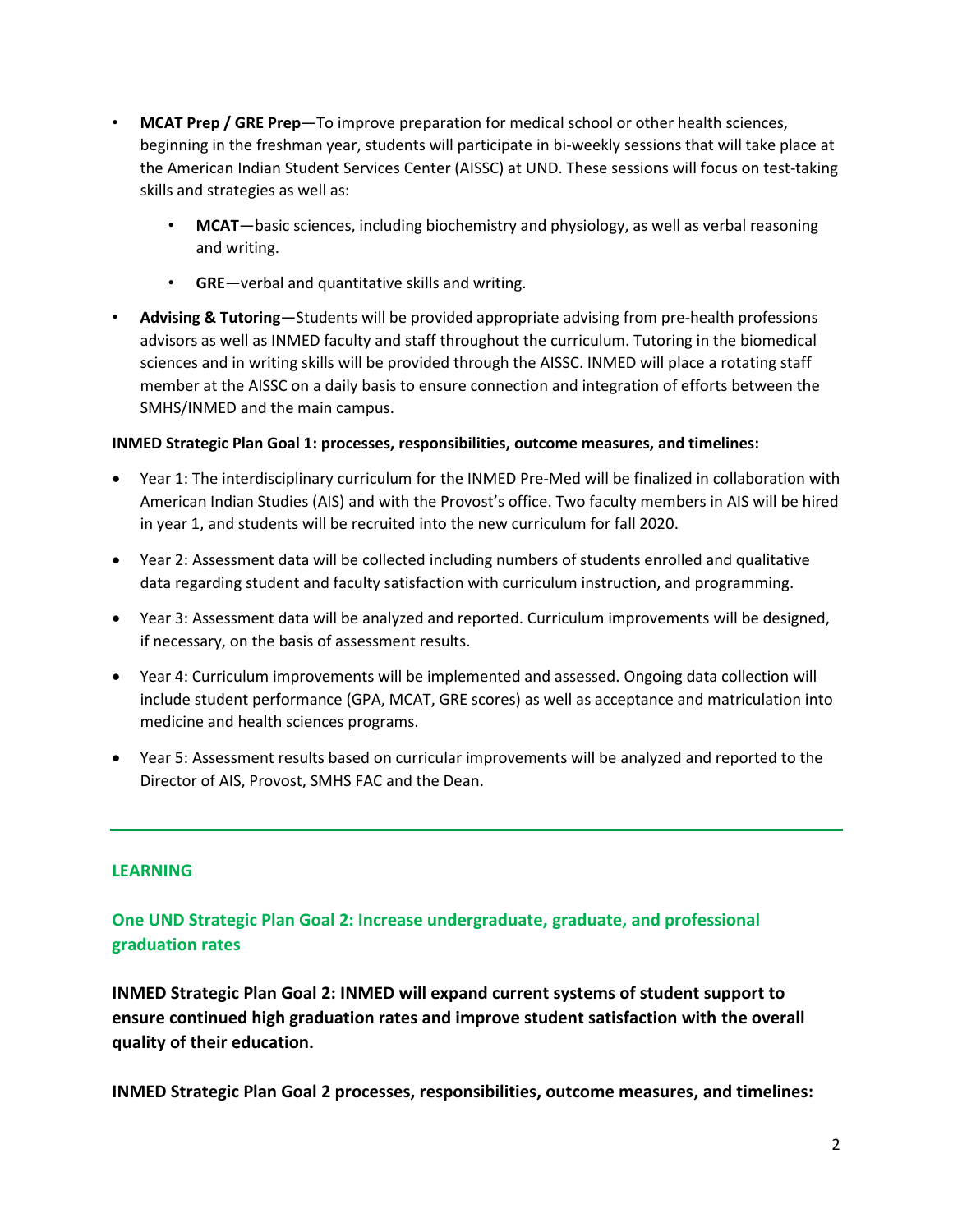- Year 1: INMED will identify areas within current systems of student support that may benefit from improvement or enhancement efforts, choose a process to implement intended to improve or enhance student support and identify corresponding desired outcomes to assess. INMED students will provide input regarding potential areas of improvement for student support, including academic, cultural, financial, and social support programs.
- Years 2 and 3: INMED will implement the processes selected to improve or enhance student support and collect assessment data for the identified desired outcomes.
- Year 4: INMED will analyze assessment data and design revised or new processes, if necessary, for improved student support on the basis of assessment results.
- Year 5: INMED will implement and assess revised processes and report outcomes to the FAC and the Dean.

## **LEARNING**

**One UND Strategic Plan Goal 3: Deliver more educational opportunity online and on-campus** Goal by 2022 to increase by 10% (increased credit hours), by higher growth in online and graduate programs

Although the SMHS recognizes the significant value of distance delivery, online and simulation learning experiences in many of its programs, the School is, in many instances, limited by the predetermined number of students enrolled in those programs and by curricular requirements that necessitate the physical presence of the student in order to learn specific clinical, professional, and technical skills.

**INMED Strategic Plan Goal 3: INMED will identify opportunities to employ state-of-the-art technologies to enhance education.**

**UND SMHS Strategic Plan Goal 3 processes, responsibilities, outcome measures, and timelines:**

• Year 1: INMED will examine opportunities to enhance educational and support program delivery by employing state-of-the-art technologies, including interactive video to engage INMED clinical students outside of Grand Forks. Summer programs will also assess opportunities to utilize technologies to improve programming.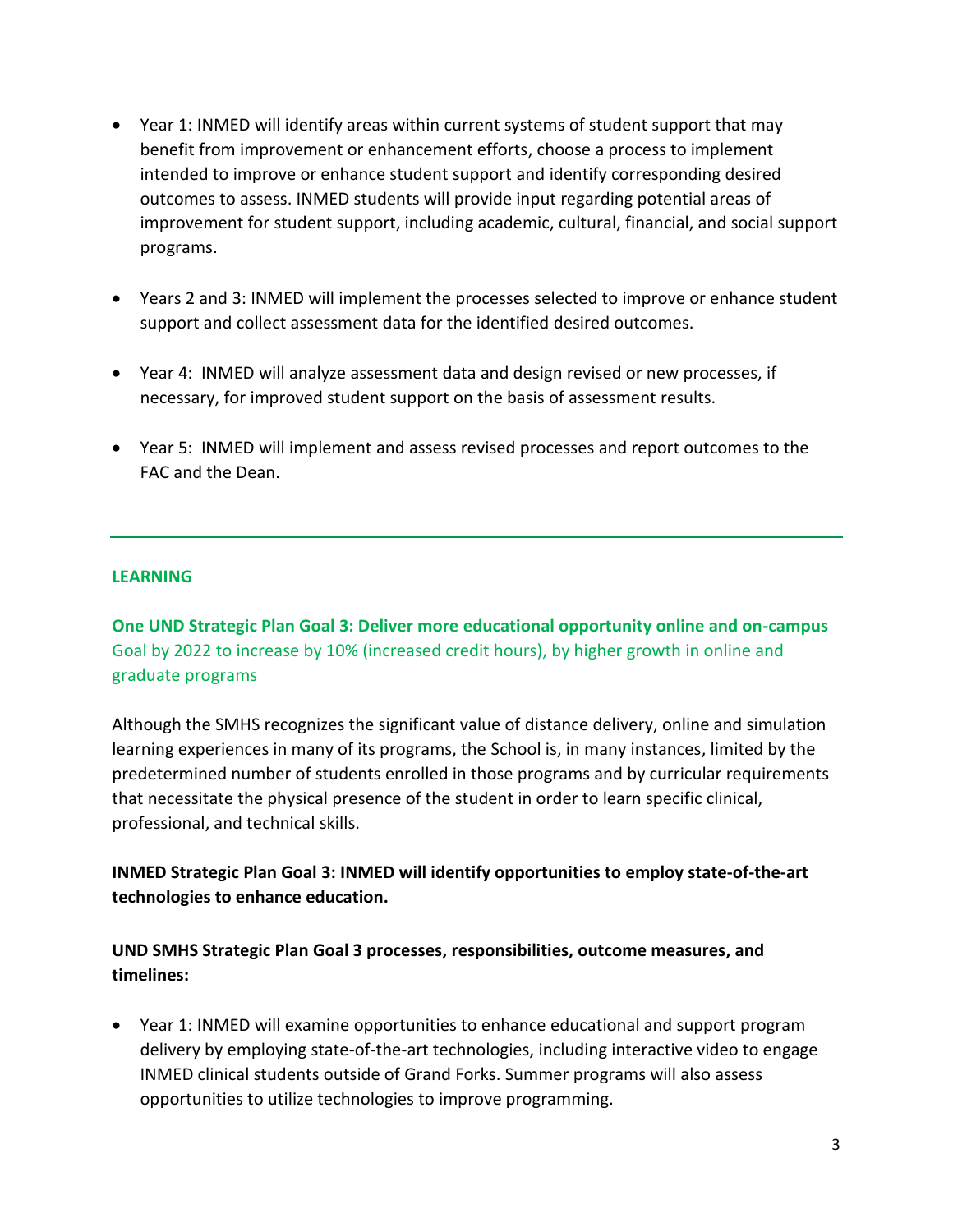- Year 2: INMED will select a technology improvement(s) intended to enhance education and a method to assess its effectiveness. Resources will be pursued for implementation.
- Year 3: The technology improvement is implemented and assessment data are collected.
- Year 4: Assessment data are analyzed and, if necessary, improvements are made on the basis of assessment results.
- Year 5: Outcomes are reported to the FAC and the Dean.

## **DISCOVERY**

**One UND Strategic Plan Goal 4: Enhance discovery at a level consistent with most research intensive universities (Carnegie R1)**

Goal by 2022, (\$120) million-internal and external funding sources

**INMED Strategic Plan Goal 4: INMED will enhance basic, clinical, and translational health sciences discoveries while focusing on its stated purpose "of discovery of knowledge that benefits the people of this state and enhances the quality of their lives." INMED will support Goal 4 by increasing its extramural funding by 10% per year based on a three year rolling average to address Indigenous Health Disparities and community-driven health priorities.**

**INMED Strategic Plan Goal 4 processes, responsibilities, outcome measures, and timelines:**

- Year 1: The Research Committee (Dr. Warne is a member) will study resource availability within the SMHS and the University to support SMHS research growth and determine an action plan with metrics appropriate for assessing achievement of the School's desired outcomes. INMED will collaborate with the Research Committee to pursue appropriate funding mechanisms (COBRE, other NIH, etc.) to address Indigenous health disparities led by Indigenous Health faculty members.
- Year 2: By the end of Year 2, INMED faculty will pursue at least five grant opportunities to expand extramural research funding to address Indigenous Health.
- Year 3-4: INMED will increase extramural funding by at least 10% per year on average.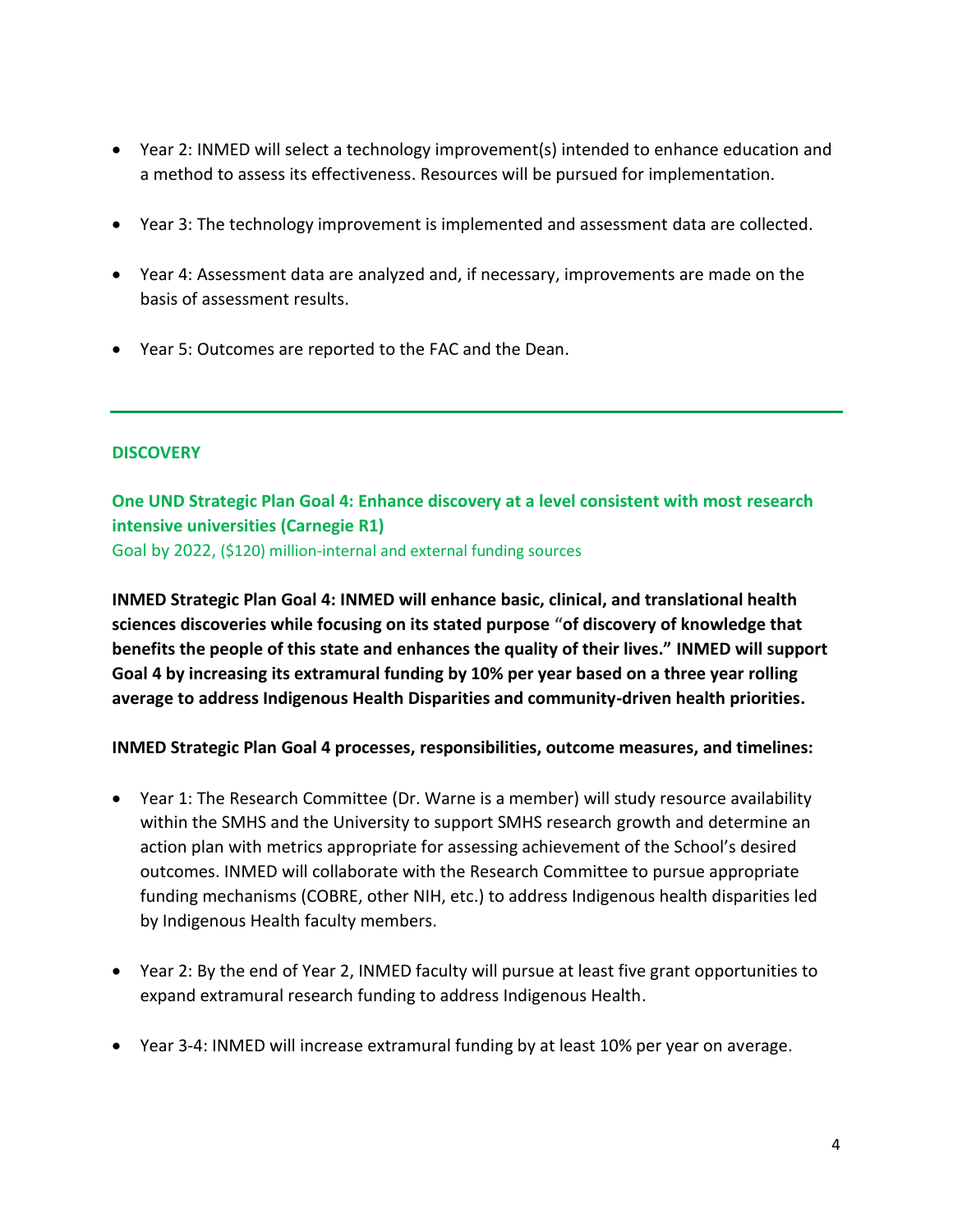• Year 5: Outcomes with recommendations for future action are presented to the FAC and the Dean.

### **ENGAGEMENT**

**One UND Strategic Plan Goal 5: Foster a welcoming, safe, and inclusive campus climate** Goal by 2022, diverse segments (identified in IPEDS) fully participate in improvements in graduation rates and credit hours

**INMED Strategic Plan Goal 5: INMED will foster a welcoming, safe, and inclusive environment across all campuses.**

## **INMED Strategic Plan Goal 5 processes, responsibilities, outcomes measures, and timelines:**

- Year 1: Dr. Warne serves as the Associate Dean for Diversity, Equity & Inclusion, and Lynn Mad Plume, MPH was hired in June 2019 as the Diversity and Equity Coordinator. The FAC and the Dean will jointly appoint a Goal 5 working group to include faculty, staff, and student representation. The purposes of the working group are to undertake a SMHS selfstudy process followed by the creation of (1) a SMHS diversity plan to include the review of the School's diversity statement, attention to faculty and staff recruitment and retention, formation of a Diversity Office, and appointment of a diversity officer, (2) strategies to ensure a welcoming, safe, and inclusive environment for all students, faculty, staff and visitors across all campuses, and (3) curricular changes to improve students' confidence and skills in caring for patients different than themselves. The plan will be presented to the FAC and the Dean for approval and resource allocation.
- Year 2: Implementation of the approved diversity plan will commence and outcome metrics will be identified. The effort will be led by Lynn Mad Plume and the newly-appointed Diversity Officer. The working group will continue in its role to assist the Diversity Officer in the oversight and management of the diversity plan.
- Years 3: Outcome metrics data are collected while the diversity plan continues to be implemented.
- Year 4: Outcome metrics data are analyzed and, if necessary, diversity plan revisions on the basis of assessment data are recommended by the Diversity Officer to the FAC and to the Dean.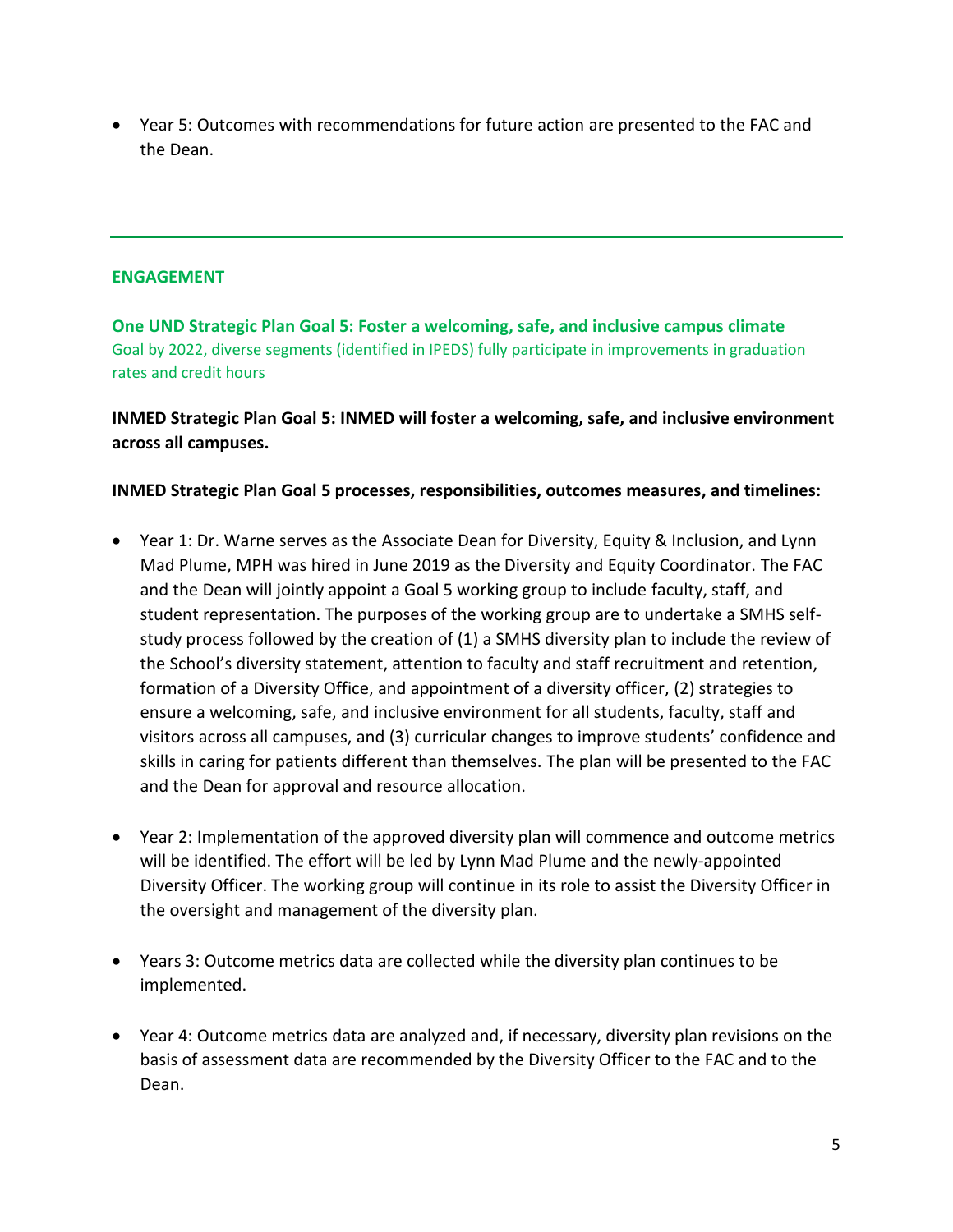• Year 5: Diversity plan revisions are implemented and new outcome metrics are identified. The Diversity Officer will report conclusions and recommendations to the FAC and the Dean.

#### **ENGAGEMENT**

**One UND Strategic Plan Goal 6: Meet educational needs of active duty and reserve personnel, veterans, and their families.** Goal by 2022, A 25% increase in credit hours earned by active duty military personnel, veterans, and their families

**INMED is not actively engaged in engaging military personnel or veterans.** 

#### **ENGAGEMENT**

**One UND Strategic Plan Goal 7: Attract Support for the University by actively engaging alumni and donors.** Goal by 2022, increase alumni contribution participation to 10% and achieve targeted fund raising goals set for each Dean, Vice President, and President

**INMED Strategic Plan Goal 7: INMED will assist in achieving the targeted fund raising goals set for the SMHS Dean and Vice President for Health Affairs.**

**INMED Strategic Plan Goal 7 processes, responsibilities, outcomes, measures, and timelines:**

- Year 1: INMED will establish a database of INMED alumni, including MD graduates and participants in other INMED programming (e.g. Summer Institute). INMED will establish and INMED Alumni Association by the end of Year 1.
- Year 2-5: With the assistance of the Office of Alumni and Community Relations and the UND Alumni Association and Foundation, INMED will formulate a strategy to raise \$10 million over seven years to establish five \$2M endowed scholarships for INMED students.

## **Purpose Driven Additional Goal**

This additional UND SMHS strategic plan goal addresses the School's efforts to continue to successfully implement the broad goals of the Healthcare Workforce Initiative (HWI). The